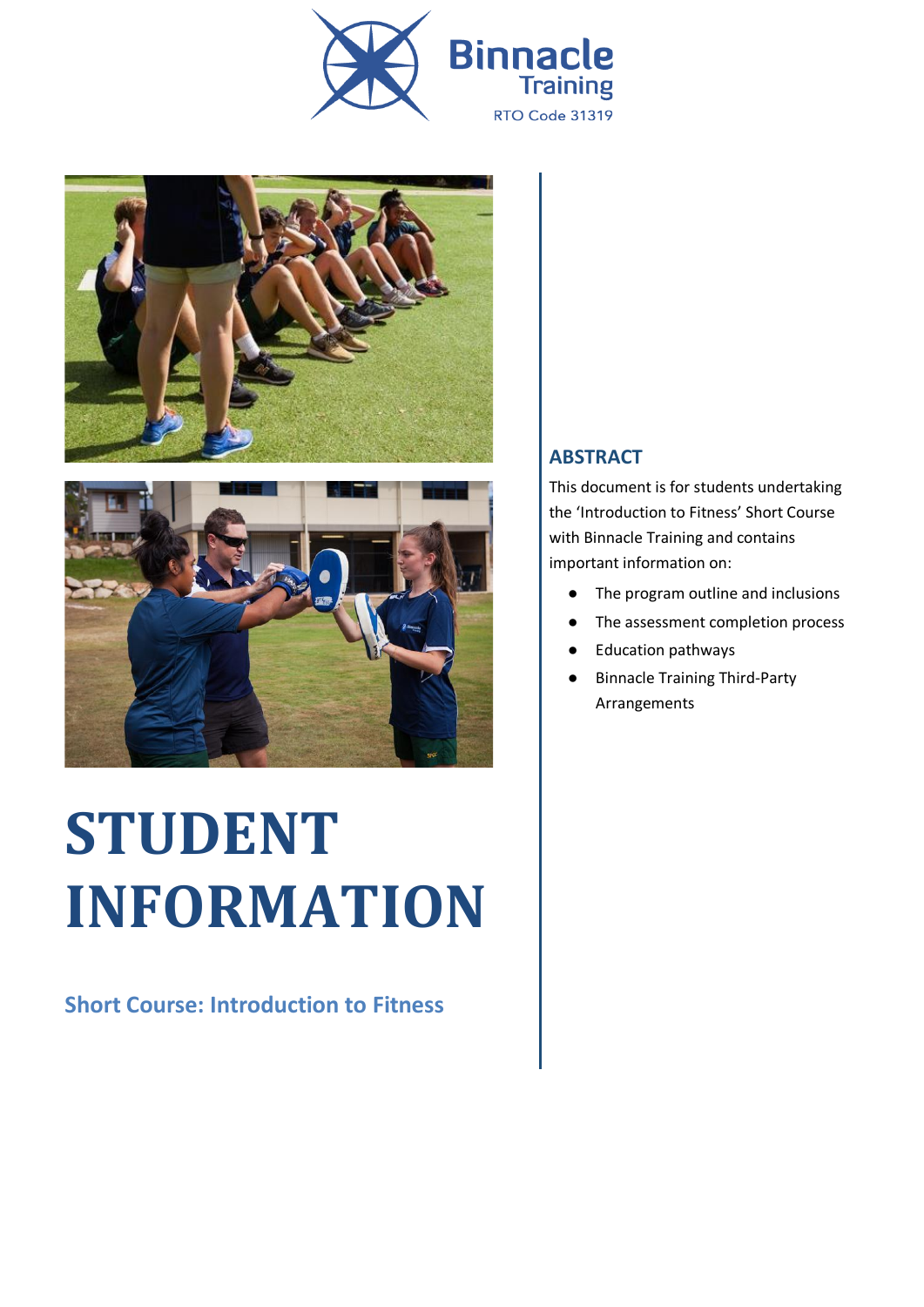# **Program Inclusions**

Graduates of the Binnacle **Short Course: Introduction to Fitness** will be issued a nationally recognised Statement of Attainment – with 2 units of competency towards the Certificate III in Fitness (SIS30315).

These competencies may provide credit towards the following Binnacle Certificate II/III [Programs for Schools:](https://www.binnacletraining.com.au/for-schools/programs/)

- Certificate III in Fitness
- Certificate III in Sport and Recreation
- **Certificate II in Sport and Recreation**

This short course covers foundational skills and knowledge for the Sport, Fitness and Recreation (SFR) industry including:

- Introduction to warm-ups, cool-downs and body-weight exercises
- Planning and delivering a fitness program for adolescent participants
- Personal wellbeing in the workplace
- Developing a wellbeing plan

# **Program Outline**

The program involves learning the introductory skills and knowledge as an activity assistant in the Sport, Fitness and Recreation (SFR) industry. This learning will take place in a range of settings, including the classroom, outdoors and the SFR facility at your school (e.g. sports hall). Training also includes practical experience as an activity assistant, which involves working alongside teachers and coaches to assist in preparing and conducting fitness sessions, programs and events for community members (e.g. primary school or junior secondary students).

Assessment activities include the completion of practical and knowledge tasks throughout the program. Knowledge tasks generally take the form of short answer quizzes and research tasks that are completed online. Many of the practical tasks will also involve completing an industry document (e.g. session plan).

# **Completing Assessments**

All assessment tasks and resources are online (practical components are completed in an SFR environment e.g. the school sports hall) and the course has a specific number of assessment tasks.

Your teacher will regularly review the completion of your assessment and if incomplete or not yet satisfactory, you may be required to finalise the assessment in your own time (e.g. during exam block) before the next school term commences.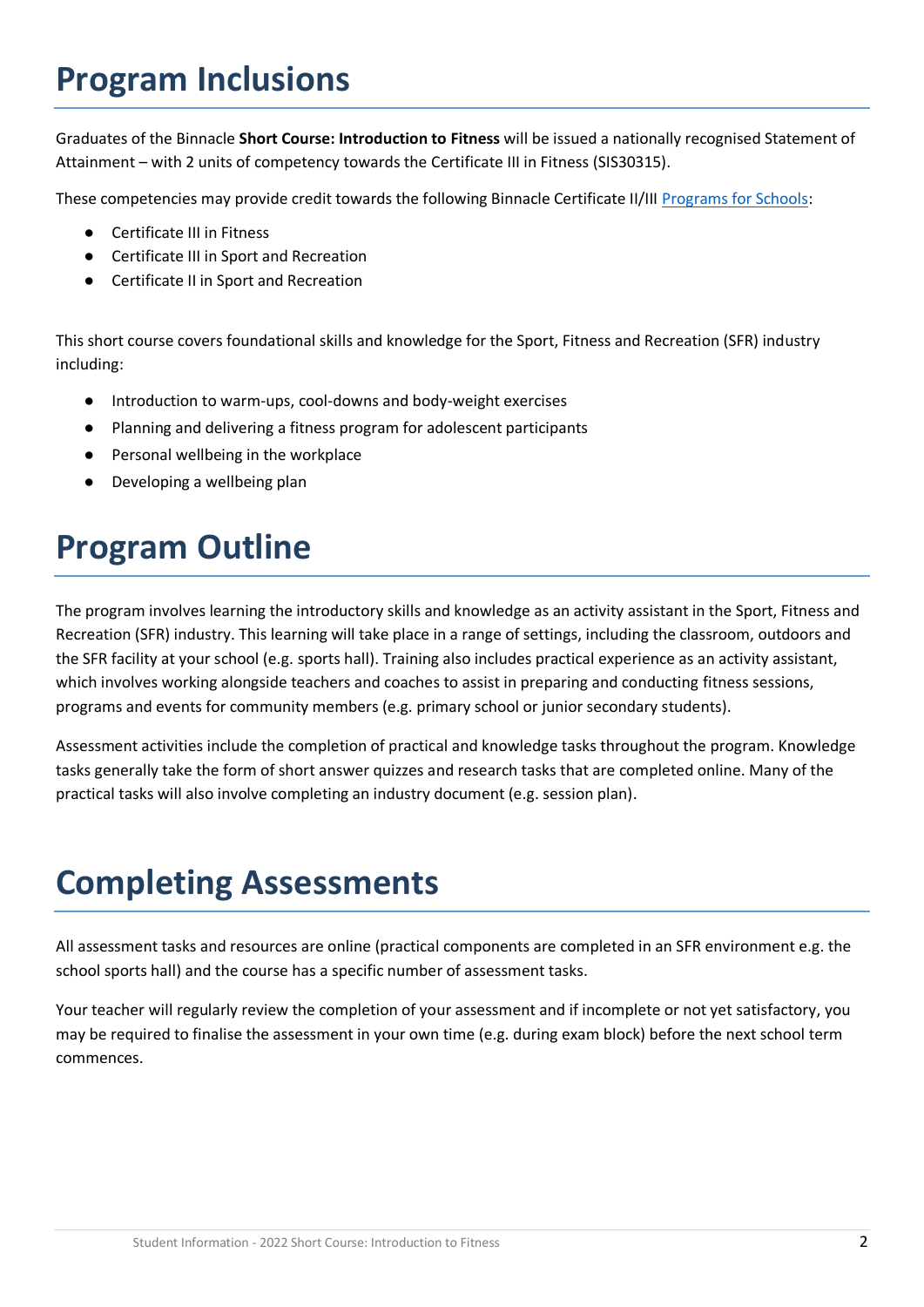Your completed assessment and associated documentation will be stored online in your Binnacle Lounge account for your teacher to mark ('Satisfactory' or 'Not Yet Satisfactory').

- 1. You complete the assessment each term:
	- Knowledge assessments completed online in your Binnacle lounge.
	- Demonstrate required skills in practical tasks.
	- Access to training resources to assist with assessment are also available in your Binnacle Lounge.



The teacher marks your assessment:

- Some knowledge assessment items are 'auto-marked' by the Binnacle Lounge learning platform.
- The teacher will mark your other (e.g. project, practical and case study) assessment items.
- The sign-off page in each term is where feedback is provided and the outcome of each assessment item is recorded.

### **Units of Competency**

The units of competency scheduled for finalisation are:

| <b>UNIT CODE</b> | <b>UNIT TITLE</b>                           |
|------------------|---------------------------------------------|
| BSBTWK201        | Work effectively with others                |
| BSBPEF201        | Support personal wellbeing in the workplace |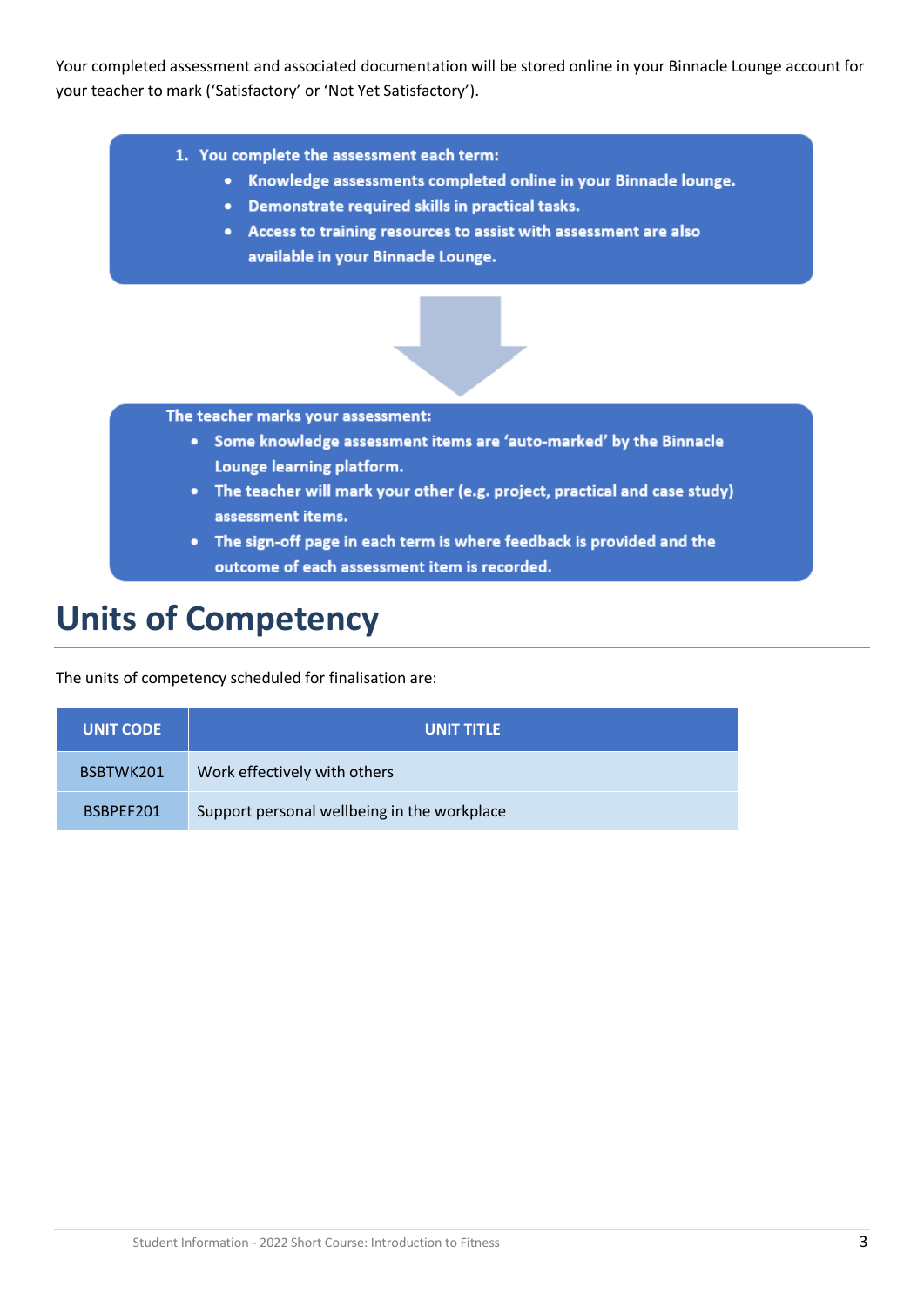# **Education Pathways**



# **Binnacle Training Third-Party Arrangements**

As the RTO, Binnacle Training engages individual secondary schools under a third-party arrangement to provide physical and human resources to deliver training and conduct assessment.

Binnacle Training Responsibilities: Enrolling students into the VET course, training and assessment outcomes, issuing certificates and testamurs, and ensuring that the VET course is on its scope of registration at all times.

School Responsibilities (as the third-party): The provision of adequate physical (equipment and facilities) and human resources (program deliverer), and delivering training and assessment services on behalf of Binnacle including the provision of student support services such as language, literacy and numeracy (LLN) assistance.